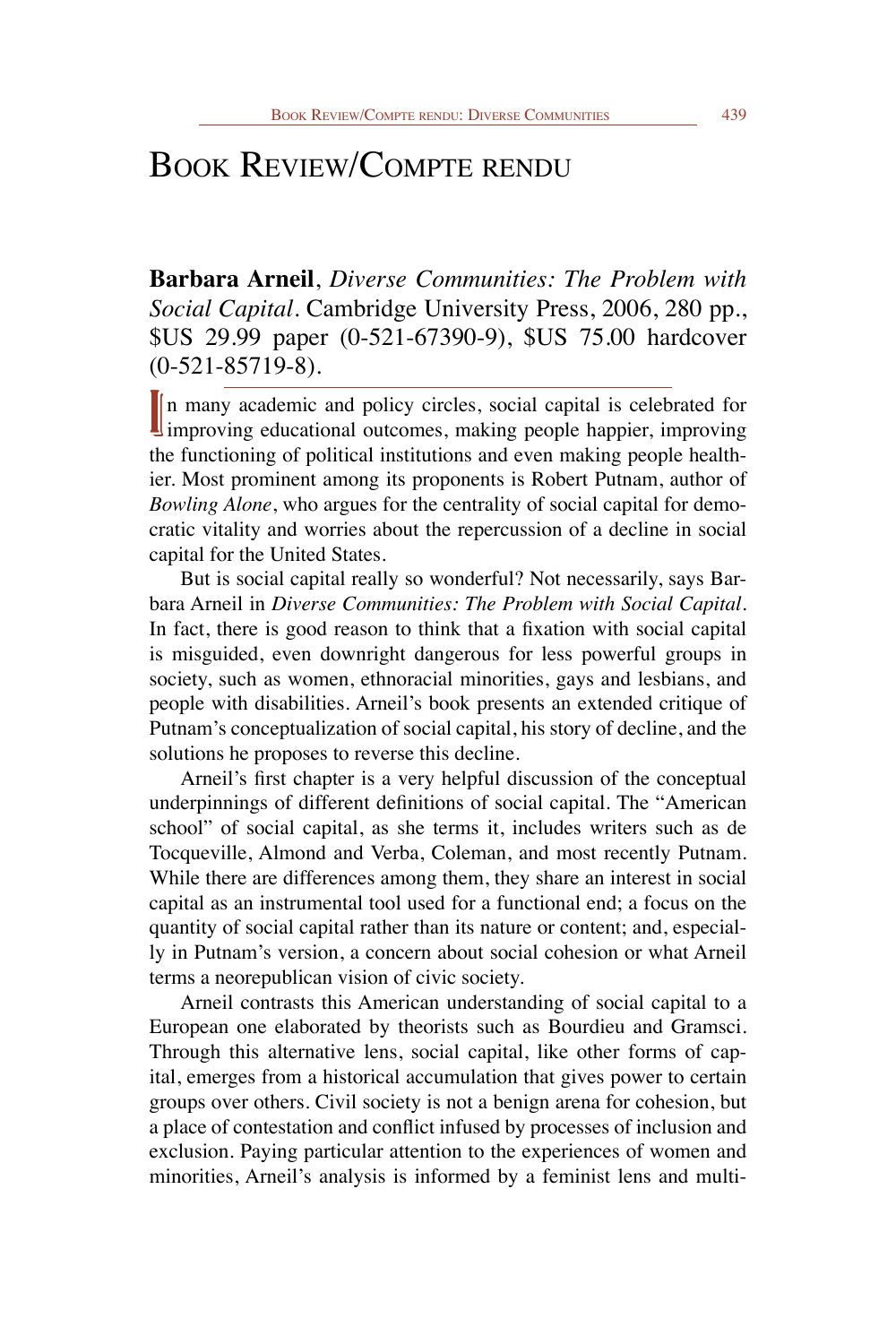cultural political theory. For her, the central issue is not social cohesion, but justice.

The bulk of the book deconstructs and critiques Putnam's *Bowling Alone*. Arneil notes that Putnam's account draws on a "fundamentally Christian narrative (paradise, the fall, the promise of redemption)" in which he outlines "an idyllic and unified 'American community' of the past [that] has, over the last thirty years, 'fallen' apart, and can be redeemed in the future only through a renewed commitment to civic participation and unity" (p. 2). She attacks each part of this argument. The high point of social capital, which Putnam places in the Progressive Era, had a dark and oppressive side for women, ethnic and racial minorities, and those with disabilities. Civic unity, based on shared norms and a Christian vision of progress, meant forced assimilation for many immigrants and native Americans, exclusion of African Americans, forced sterilization for the disabled, and the assumption that women would work for the social capital of others and their community, but not their own empowerment. In a theme that she repeats throughout the book, Arneil contends that division, diversity, and conflict during this period should be celebrated as challenging the dominance of white, native-born, middle-class men, ultimately leading to greater justice and equality in American society.

Arneil disaggregates two separate parts of what Putnam calls social capital, distinguishing generalized social trust from organizational membership. She is skeptical that organizational membership has declined to the degree that Putnam states, noting that many new organizations have arisen over the 20th century. Putnam focuses on longstanding organizations to show temporal trends, but Arneil argues that these traditional organizations were so firmly grounded in exclusions that we should not be surprised that they elicit little interest among contemporary Americans. Rather, we should focus on the myriad of new organizations that have formed and flourished since then.

When it comes to social trust, Arneil agrees with Putnam that the evidence shows a decline in individuals' reported trust in others, but she disputes the idea that this is necessarily a problem. Given economic instability and growing inequality over the last thirty years, as well as crises in political leadership, Arneil argues it is no surprise that Americans have less trust. She also makes a forceful argument that we must not only theorize the decline in social trust, but also the gap in social trust between different social groups. Highlighting the much lower trust of African Americans, she suggests that the dashed hopes of cultural and racial minorities following the civil rights movement reveals Americans' legitimate sense of betrayal. Arneil is troubled by calls for a "moderate middle" in American politics, instead asserting, "What needs to be